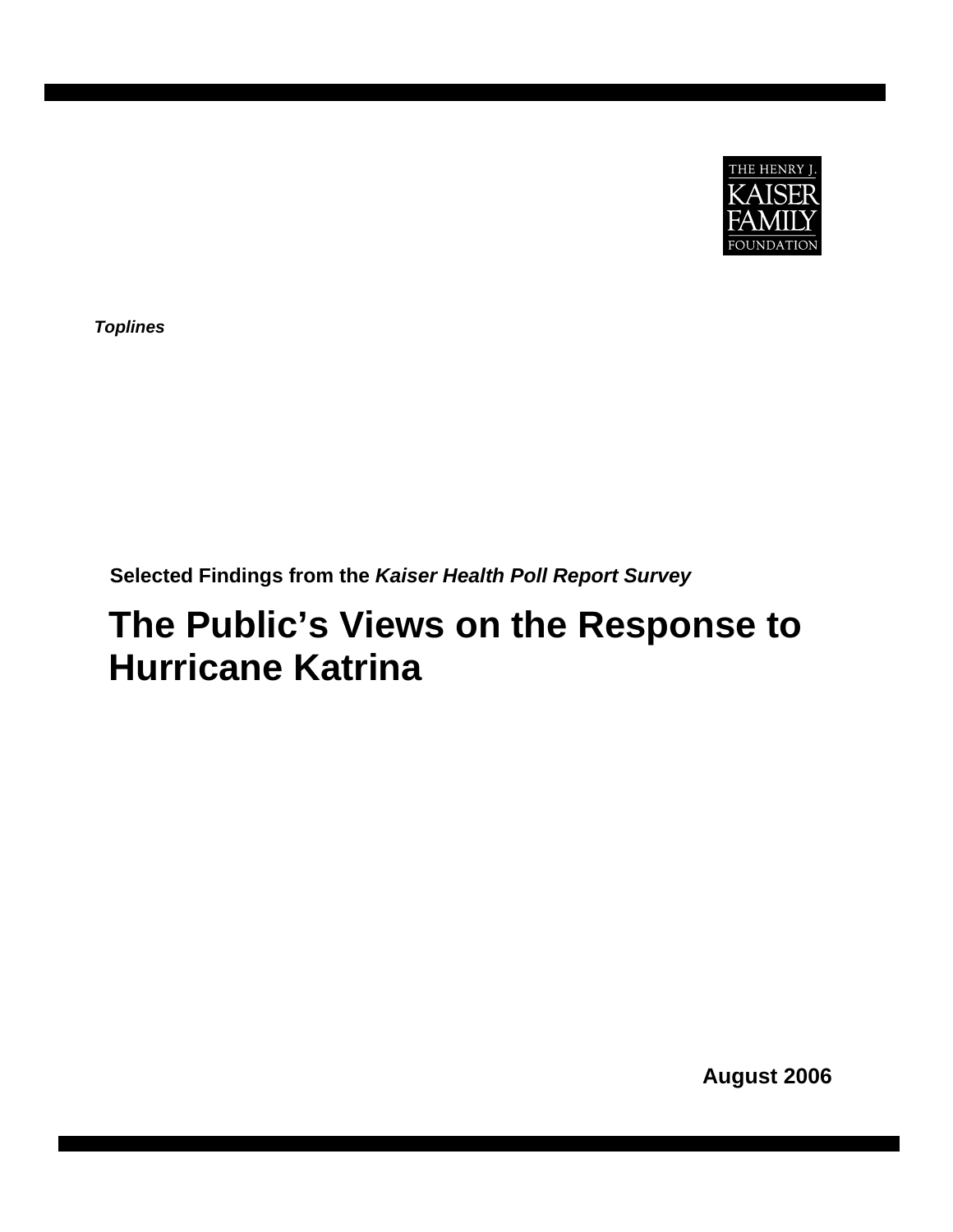## **Methodology**

The Kaiser Family Foundation *Health Poll Report Survey* was conducted and analyzed by researchers at the Kaiser Family Foundation. A nationally representative sample of 1,217 adults ages 18 and older was contacted by telephone by Princeton Survey Research Associates International between June 12 and June 19, 2006. Interviews were conducted in English and Spanish.

The margin of sampling error for the survey is plus or minus 3 percentage points for total respondents. For results based on smaller subsets of respondents the margin of sampling error is higher. Note that sampling error is only one of many potential sources of error in this or any other public opinion poll.

Values less than 0.5% are indicated by an asterisk (\*). "VOL" indicates that a response was volunteered by respondent, not an explicitly offered choice.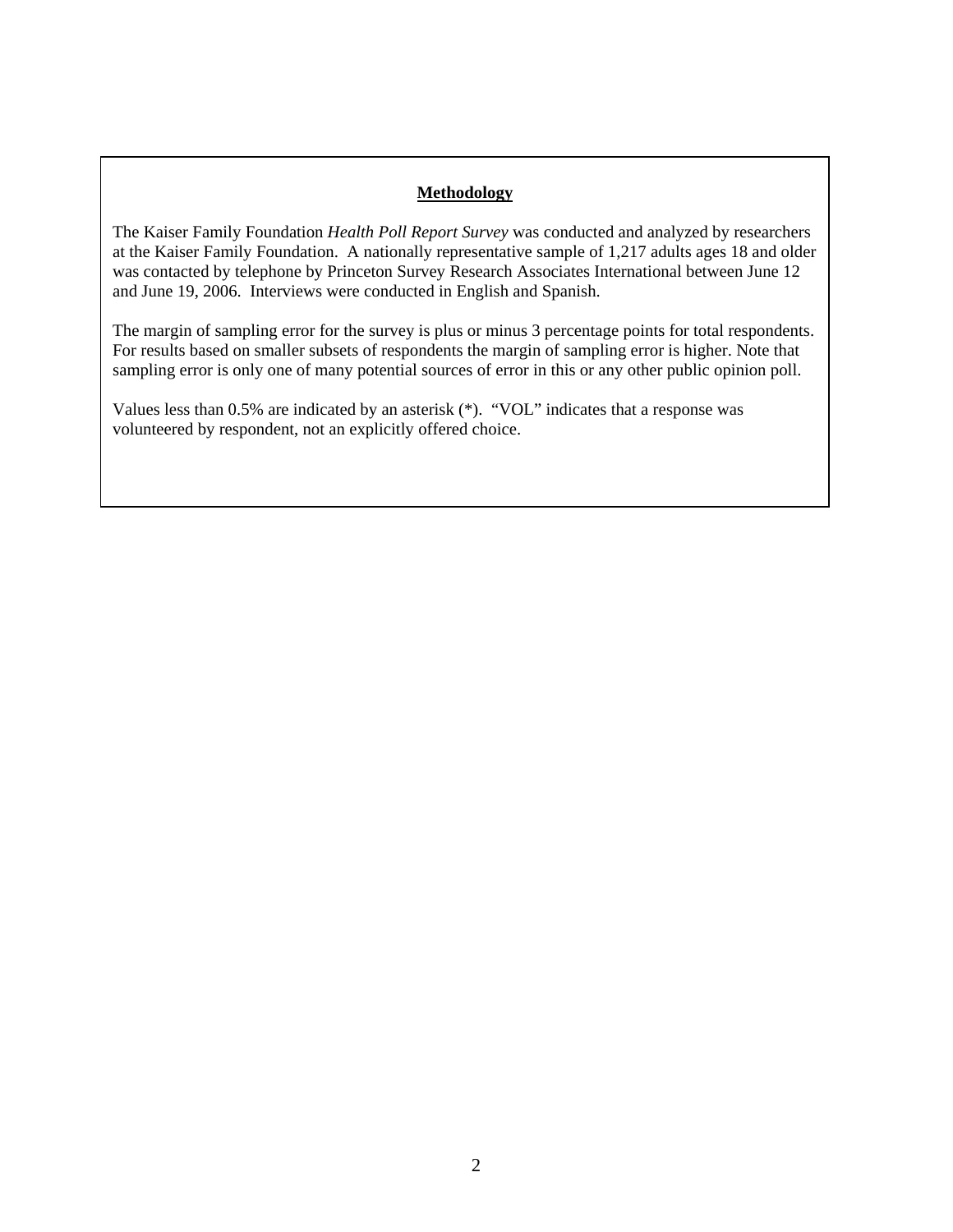- 4. How often do you think about Hurricane Katrina and its aftermath? Would you say **(READ)**
	- 20 Very often
	- 40 Somewhat often
	- 29 Not too often OR
	- 11 Not at all?
	- 1 **(DO NOT READ)** Don't know/Refused
- 5. Do you think that by now, most people affected by Hurricane Katrina have gotten the help they need with housing, health care, and restoring their lives, or do you think that most people affected by the hurricane have NOT yet gotten the help they need?
	- 23 Yes, have gotten the help they need
	- 70 No, have not gotten the help they need
	- 7 Don't know/Refused
- 6. Do you think that the state and local governments in the areas affected by Hurricane Katrina have gotten the help they need from the federal government to restore services and infrastructure, or do you think the state and local governments have not yet gotten the help they need?
	- 30 Yes, have gotten the help they need
	- 56 No, have not yet gotten the help they need
	- 15 Don't know/Refused
- 7. Now thinking specifically about New Orleans, which of the following do you think best describes the situation in New Orleans today? Would you say that **(READ)**
	- 2 Things are largely back to normal
	- 11 There is some work to be done, but most people are back to their normal lives
	- 52 There is still major work to be done to get the city up and running normally again OR
	- 30 The city is still in crisis and not functioning well at all?
	- 5 **(DO NOT READ)** Don't know/Refused
- 8a. How prepared do you think state and local government officials are to deal with this year's hurricane season? **(READ)**
	- 7 Very prepared
	- 47 Somewhat prepared
	- 24 Not too prepared OR
	- 17 Not at all prepared?
	- 5 **(DO NOT READ)** Don't know/Refused
- 8b. And overall, how prepared do you think FEDERAL government officials are to deal with this year's hurricane season? **(READ)**
	- 10 Very prepared
	- 47 Somewhat prepared
	- 22 Not too prepared OR
	- 17 Not at all prepared
	- 4 **(DO NOT READ)** Don't know/Refused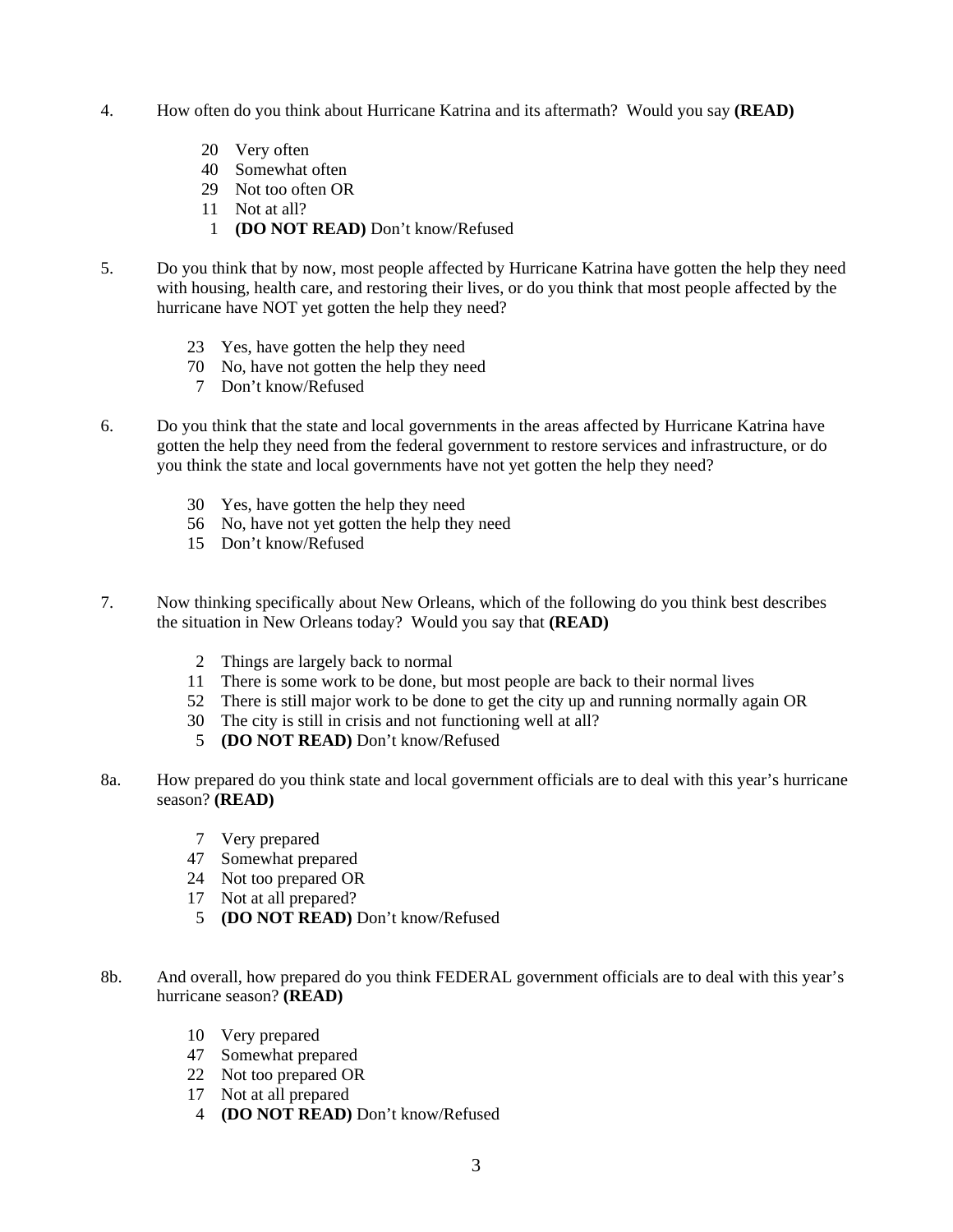- 9. Which of the following comes closer to your view…**(READ AND ROTATE STATEMENTS)**
	- 1. The federal government learned a lesson from Hurricane Katrina and the nation is better prepared for a major disaster as a result (OR)
	- 2. The federal government failed to learn from Hurricane Katrina and the nation is no better prepared for a major disaster than it was before
		- 50 First statement
		- 43 Second statement
		- 4 Neither statement **(VOL)**
		- 3 **(DO NOT READ)** Don't know/Refused
- 10. Did the government's handling of Hurricane Katrina have a positive impact, negative impact, or no impact on your confidence in government overall?
	- 13 Positive impact
	- 53 Negative impact
	- 28 No impact
	- 5 Don't know/Refused
- 10b. Would you say that the failures in the response to Hurricane Katrina were mostly… **(RANDOMIZE 1-3)** 
	- 31 Failures of government institutions and agencies (or)
	- 22 Failures of residents to adequately prepare and leave in time (or)
	- 21 Failures of individual officials and leaders (or)
	- 1 Neither **(VOL)**<br>\* No failures/Res
	- \* No failures/ Response was not a failure **(VOL)**
	- 17 All **(VOL)**
	- 7 **(DO NOT READ)** Don't know/Refused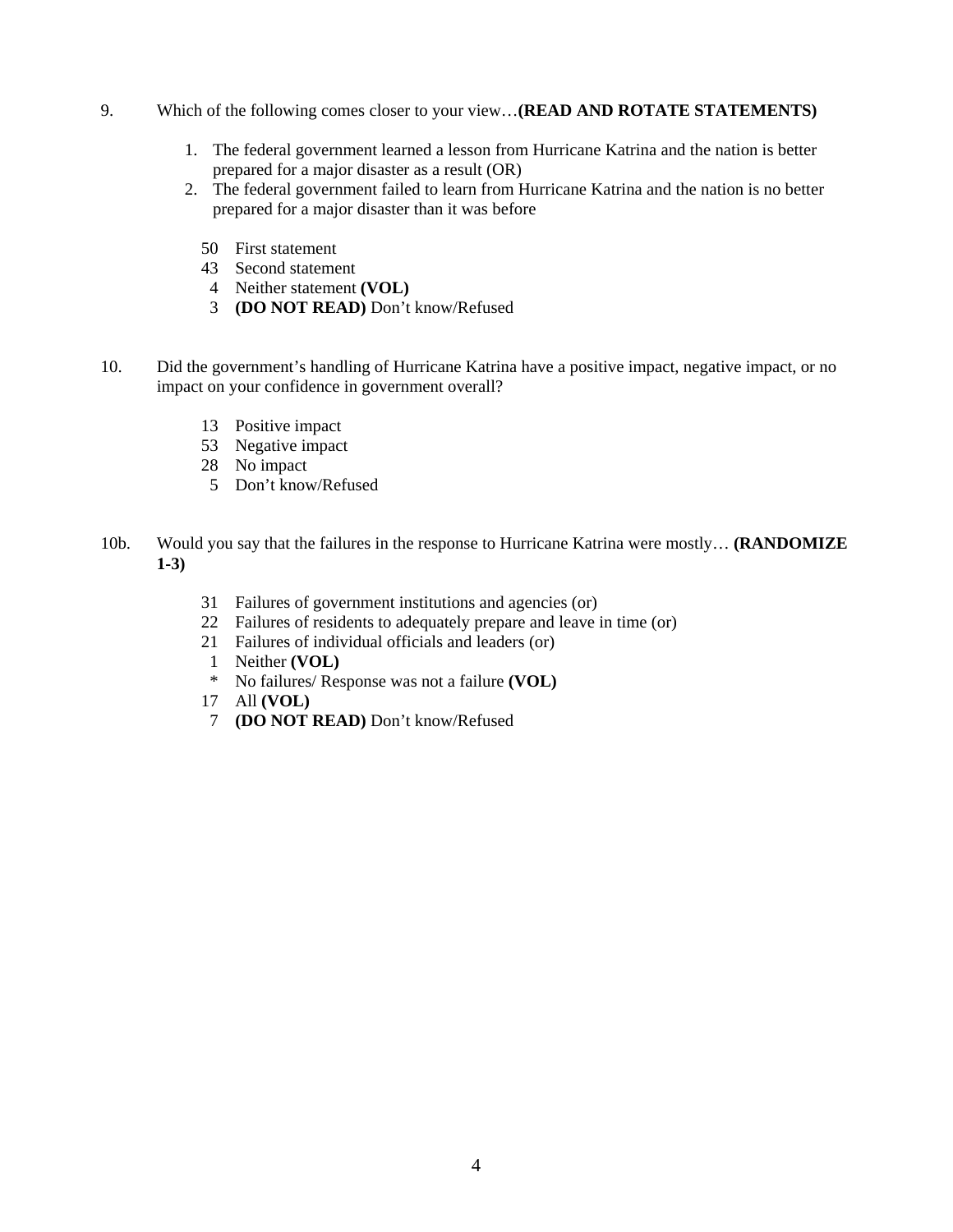#### **DEMOGRAPHICS:**

**(READ)** Finally, I have just a few questions we will use to describe the people who took part in our survey…

#### D1. **RECORD RESPONDENT'S SEX**

- 48 Male
- 52 Female

#### D2. What is your age? **(RECORD EXACT AGE AS TWO-DIGIT CODE.)**

- 18 18-29
- 37 30-49
- 25 50-64
- 17 65 and older
- 3 Refused
- 55 Total Under 50
- 42 Total 50 and older
- D3. In politics today, do you consider yourself a Republican, Democrat, or Independent?
	- 27 Republican
	- 32 Democrat
	- 33 Independent
	- 4 **(VOL.)** No preference/Not interested in politics
	- 1 **(VOL.)** Other party
	- 1 Don't know
	- 3 Refused
- D4. These days, many people are so busy they can't find time to register to vote, or move around so often they don't get a chance to re-register... Are you NOW registered to vote in your precinct or election district, or haven't you been able to register so far?
	- 81 Yes, registered
	- 18 No, not registered
	- 1 Don't know/Refused
- D5. What is the LAST grade or class that you COMPLETED in school? **(DO NOT READ)** 
	- 3 None, or grade 1-8
	- 10 High school incomplete (grades 9-11)
	- 32 High school graduate (grade 12 or GED certificate)
	- 4 Technical, trade or vocational school AFTER high school
	- 23 Some college, no four-year degree (includes associate degree)
	- 16 College graduate (B.S., B.A., or other four-year degree)
	- 10 Post-graduate or professional schooling after college (e.g., toward a Master's degree or Ph.D; law or medical school)
	- 2 Refused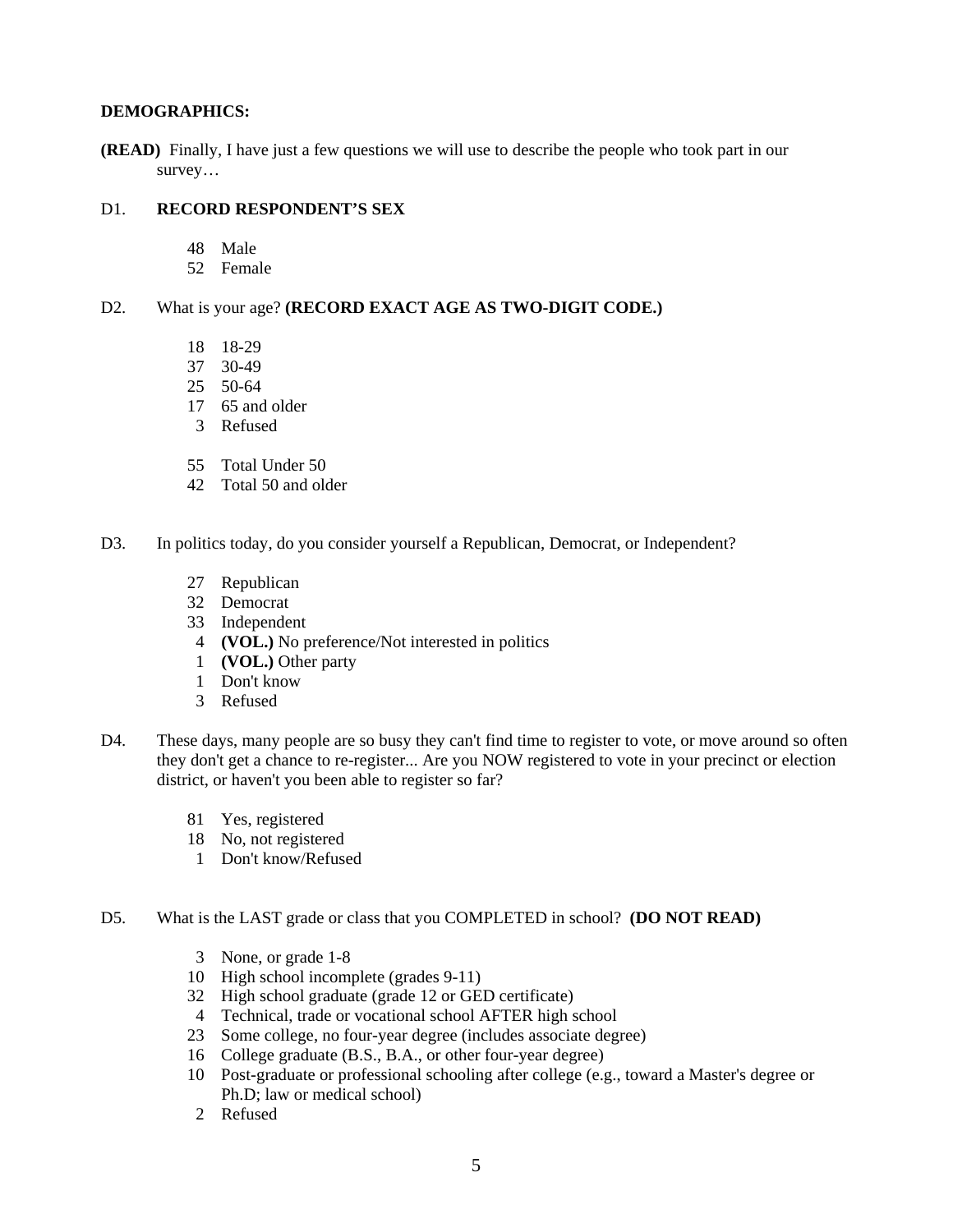- D6. Are you currently married, living with a partner, widowed, divorced, separated, or have you never been married?
	- 54 Married
	- 4 Living as married
	- 9 Divorced
	- 2 Separated
	- 8 Widowed
	- 21 Never been married
	- 2 Don't know/Refused
- D7. Last year -- that is, in 2005 -- what was your total family income from all sources, before taxes? Just stop me when I get to the right category. **(READ)**
	- 8 \$10,000 or less
	- 6 \$10,001 to \$15,000
	- 5 \$15,001 to \$20,000
	- 9 \$20,001 to \$30,000
	- 16 \$30,001 to \$50,000
	- 16 \$50,001 to \$75,000
	- 10 \$75,001 to \$100,000
	- 8 \$100,001 to \$200,000
	- 2 More than \$200,000
	- 8 Don't know
	- 12 Refused
- D8. Are you, yourself, of Hispanic or Latino background, such as Mexican, Puerto Rican, Cuban, or some other Spanish background?
- D9. What is your race? Are you white, black, Asian or some other race? (**IF RESPONDENT SAYS HISPANIC ASK**: Do you consider yourself a white Hispanic or a black Hispanic? **CODE AS WHITE (1) OR BLACK (2). IF RESPONDENTS REFUSED TO PICK WHITE OR BLACK HISPANIC, RECORD HISPANIC AS "OTHER," CODE 4**)
	- 71 White, Non Hispanic
	- 26 Total Non-White
		- 10 Black or African-American
		- 10 Hispanic
		- 3 Asian
		- 3 Other or mixed race
	- 3 Don't know/ Refused